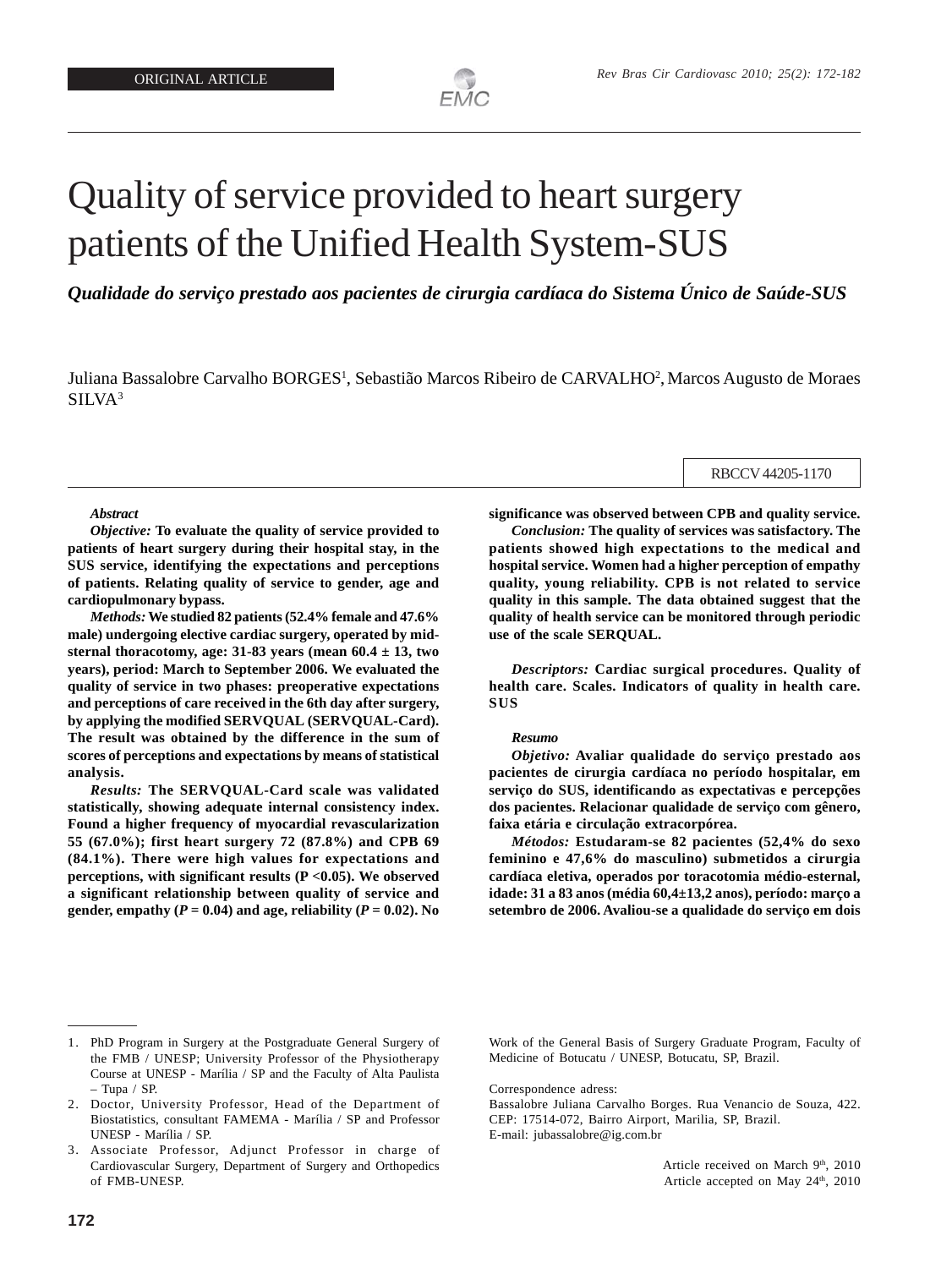**momentos: expectativas no pré-operatório e percepções do atendimento recebido no 6° dia de pós-operatório; mediante aplicação da escala SERVQUAL modificada (SERVQUAL-Card). O resultado foi obtido pela diferença da somatória das notas das percepções e expectativas por meio de análise estatística.**

*Resultados:* **A escala SERVQUAL-Card foi validada estatisticamente, apresentando adequado índice de consistência interna. Encontrou-se maior frequência de revascularização do miocárdio 55 (67,0%); primeira cirurgia cardíaca 72 (87,8%) e utilização de CEC 69 (84,1%). Verificaram-se altos valores para expectativas e percepções, com resultados significantes (***P***<0,05). Observou-se relação significante entre qualidade de serviço com gênero, na empatia (***P***=0,04) e faixa etária, na** **confiabilidade (***P***=0,02). Não se observou significância entre CEC e qualidade de serviço.**

*Conclusão:* **A qualidade dos serviços foi satisfatória. O paciente demonstrou expectativa alta ao serviço médicohospitalar. Mulheres apresentaram maior percepção da qualidade na empatia, jovens na confiabilidade. A utilização de CEC não está relacionada com qualidade do serviço nesta amostra. Os dados obtidos sugerem que a qualidade deste serviço de saúde pode ser monitorada pelo emprego periódico da escala SERQUAL.**

*Descritores:* **Procedimentos cirúrgicos cardíacos. Qualidade da assistência à saúde. Escalas. Indicadores de qualidade em assistência à saúde. Sistema Único de Saúde.**

## **INTRODUCTION**

In Brazil, the guarantee of the right to health and configuration of a policy of comprehensive social protection in health, in the principles of universality, fairness and integrity were shaped very recently with the enactment of the 1988 Federal Constitution and the establishment of the Unified Health System (SUS). Universality is understood as a right, not a service to which you have access by means of a contribution or payment of any kind. Fairness must not be understood as equality, but it concerns to treat unequals unequally, paying attention to the individual and collective needs, seeking to invest where the inequality is greater. And finally, completeness must be understood as the concept of health, in the organization of an integral health practice [1].

Thus, SUS, in its institutions, seeks management models that emphasize value and humane practices to its customers and optimize its own performance. Hospitals have improved their methods of performance evaluation with the client in order to correct the discontinuities of services in order to make them more effective and efficient [2,3].

The evaluation of a health service is linked to the production of social consensus and implies as it serves the interests of consumers and the public. In this approach, the relevant point is the patient's perspective, it is analyzed how he assesses the perception of the attention he receives and it is directed to meet his needs and expectations [4].

Hence, the quality of services in health care includes the measure of what it is expected to receive, which is the expectation, related to the perception of the service actually received. The result of this comparison generates satisfaction or dissatisfaction, confirmation or denial of expectations, as determined by the quality of service. The biggest complaint is that the patient has a demanding expectation and receives a poor service. Quality of service is identified by the satisfaction that the service received has had on patient care due to his expectations and needs [4,5].

Ferraz [6] and Rigolin [7] pointed out that the patient's expectations go beyond his perceptions of the treatment process and are directed to achieve recovery with an effective realization of their various daily activities.

Knowing the patient in his universality, individuality and health context is the proposal of health care that seeks patient satisfaction and quality in the processes of clinical care. The concern for patient satisfaction brings a proposal forward in the multidimensional approach of assessing quality, and the consensus of quality is used to direct efforts to meet the patient needs [7,8].

Parasuraman et al. [9-11] defined service quality as a function of discrepancy between consumers' expectations about the services actually provided. In this model, we identified gaps in the process of producing and selling the product. Based on these studies, the focus of the perceived service compared with the expected service, it was developed an instrument based on the consumer's expectation and perception of service quality called SERVQUAL.

This scale is applied in different sectors, with positive international results [3,4,9-13]. The evaluation of health services through the SERVQUAL scale is well documented in the literature [3,4,12,13]. For patients in Brazil, Brazil [14] evaluated the perceived quality of differentiated hospital services and Herc & Berezovsky [15] analyzed the quality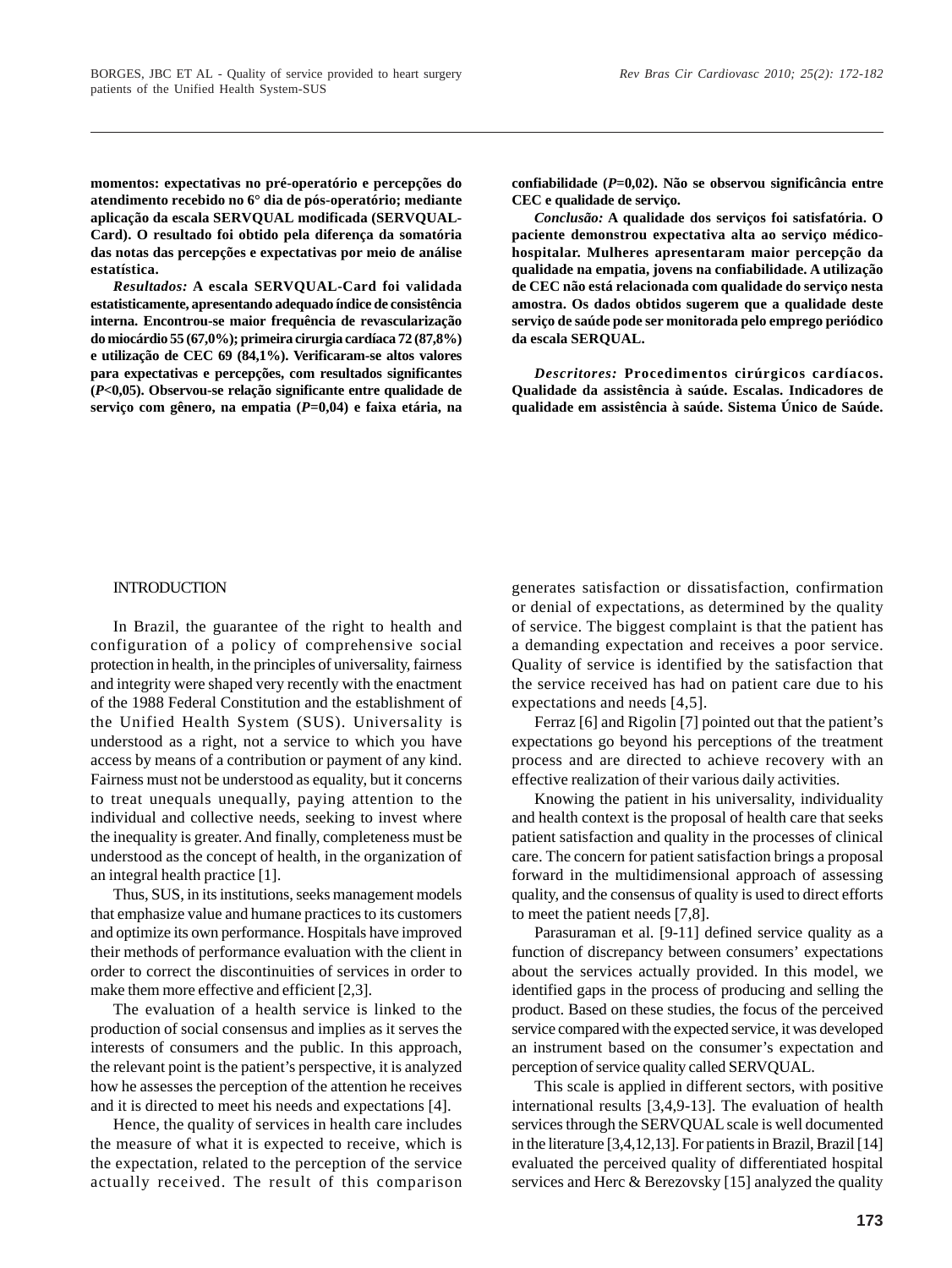of service provided to ophthalmic outpatients of SUS, performing validation of the scale used and stressed the importance of its use in other health areas. Dias [16] evaluated the quality of service in medical practices.

Considering the above and the absence of studies focusing on the patient in cardiac surgery, in relation to quality of service they receive in hospital, it is justified to develop this work.

The aim of this study was to evaluate the quality of service provided to patients after cardiac surgery in the preoperative and early postoperative  $(6<sup>th</sup> PO)$  in the SUS service, identifying the expectations and perceptions of patients regarding the services. Relate to service quality perceptions of patients including: gender, age group and use of cardiopulmonary bypass.

## **METHODS**

A descriptive and analytical observational study was carried out in subjects who underwent elective cardiac surgery in the SUS of Santa Casa de Misericordia de Marília in the period from March to September 2006.

The study was approved by the Ethics Committee, Protocol No. 056/05 (FAMEMA). Participants signed a consent form.

## **Inclusion and exclusion criteria**

We included patients of both genders, age between 20 and 85 years, diagnosed with coronary artery disease or valvular heart disease, undergoing elective cardiac surgery with or without cardiopulmonary bypass (CPB), operated by mid-sternal thoracotomy (MST). We excluded patients undergoing emergency surgery, unable to answer the questionnaire and those who progressed to mechanical ventilation over 24 hours and died.

#### **Casuistry**

We studied 82 patients, 43 (52.4%) were female and 39 (47.6%) were male, 55 (67%) patients had a diagnosis of coronary artery disease and 27 (33%) with valvular heart disease, were divided for purposes of this study into three age groups: 20-49 years (18.3%), 50-69 years (52.4% - Class of greater concentration of patients) and 70-85 years (29.3%). The age ranged 31-83 years, mean  $60.4 \pm 13.2$  years. The level of education focused on primary education. Patients entered the study consecutively, according to the criteria of inclusion and exclusion.

## **Procedures**

Patients were evaluated using a protocol developed by the researcher, according to the literature [16-18], stating the following: personal data, diagnosis, type of surgery, type of incision, CPB, performing first heart surgery or reoperation , physical therapy and scale for assessing the quality of service.

To assess the quality of service perceived by the patient it was performed literature review, reaching a consensus to adapt the SERVQUAL scale according to specific features of the environment of this research. This was followed by orientation of the authors of the SERVQUAL scale [9-11], which recommend adaptation of the instrument and proof of its effectiveness, testing its reliability and validity. We also used guidance from Herc & Berezovsky [15], who in their studies adapted and validated the modified SERVQUAL for outpatient eye care.

It has become the specific vocabulary to the study environment, adding a statement to evaluate the quality of service in the care of cardiac surgery, the according to the model adapted by Herc & Berezovsky [15], obtaining the SERVQUAL-Card. Further, this version of scale was submitted for review by judges (six experts), working with people experiencing the problem mentioned. The judges reviewed and discussed each of the items of the instrument, especially the adaptation of phrases, words, examples, verbal expressions and situations included in the scale for the Brazilian context, and the research in focus, getting the version to be used in pre-test of the instrument.

 We carried out the pre-test of the SERVQUALCard scale, applying the instrument in 10 patients of elective cardiac surgery in SUS, in the preoperative and in the sixth day of postoperative, recording information that rose doubts to the respondents and after consideration thereof, the necessary corrections were made and submitted to the judges and after the correlation of changes, it was written the version for use in research [18].

 The final instrument: scale adapted for cardiac surgery (SERVQUAL-Card) consisted of 23 items, assessed on a 7 point Likert scale, where the number 1 corresponds to a statement "strongly disagree" and the number 7 to the statement "totally agree ". Structured in five dimensions of the original scale: tangibility, items 1-4; reliability, items 5- 9; service, items 10-13; security, items 14-17; empathy, items 18-22, with additional Item 23, overall quality of service.

To validate the SERVQUAL-Card we study the reliability of the latter by calculating Cronbach's alpha and construct validity through factor analysis [2.19].

Patients were evaluated at two times: preoperative (PRE) and  $6<sup>th</sup>$  day postoperatively (6th PO), every moment it was applied the SERVQUAL-Card (Chart 1). The application of the scale was performed by the same interviewer in both evaluations directly to the patient, without influence of others. There was a period of prior knowledge and training.

Preoperatively, we applied the first part of the scale for assessment of the expectations (E) regarding the assistance they would like to receive during hospitalization. On the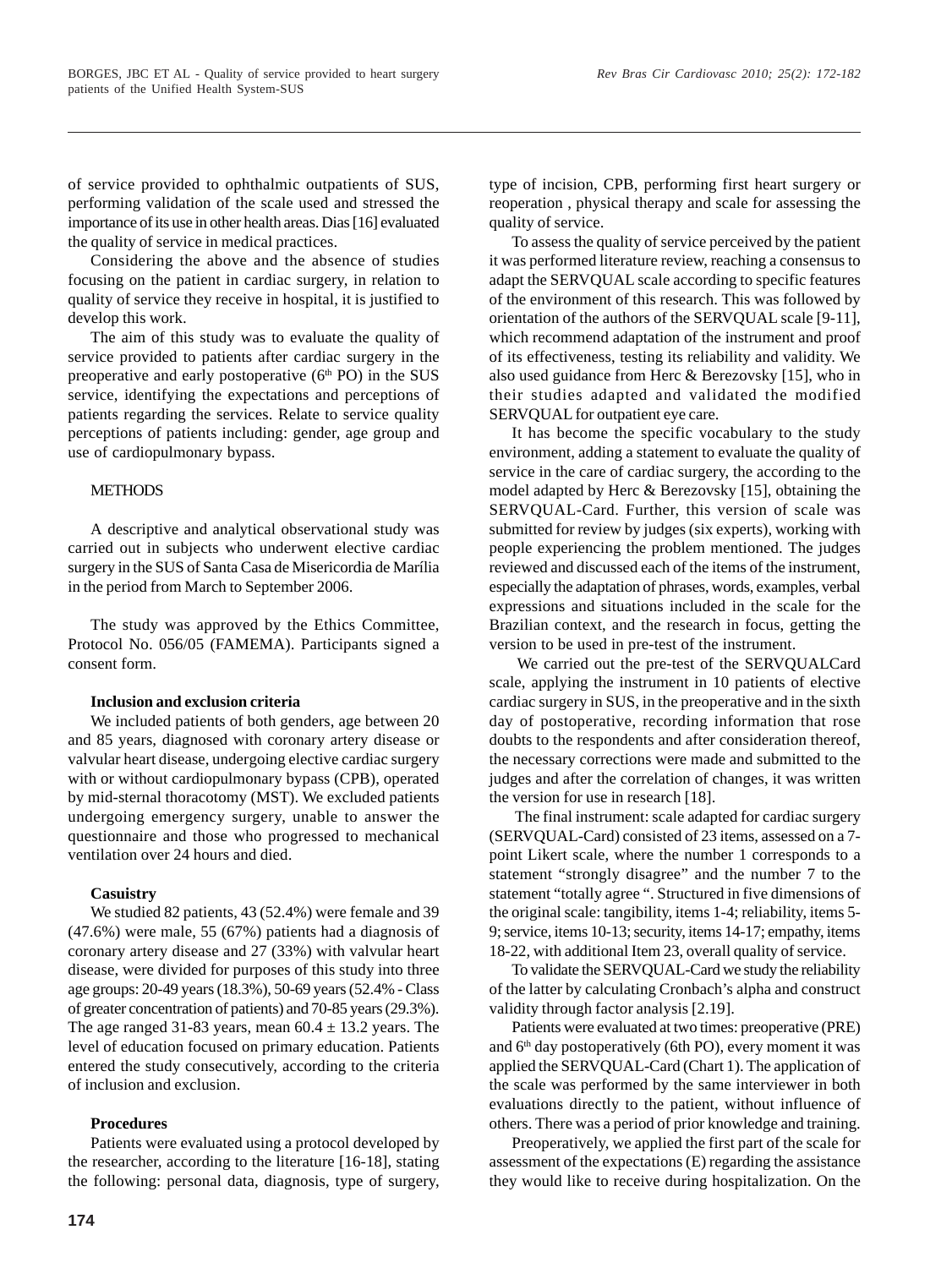## Chart 1. SERVQUAL-Card Scale: adapted for cardiac surgery

| <b>ITEMS / DIMENSIONS</b>                                                          | Perfect attendance (PRE) | Assistance received (6th PO) |
|------------------------------------------------------------------------------------|--------------------------|------------------------------|
|                                                                                    | 1 2 3 4 5 6 7            | 1 2 3 4 5 6 7                |
| TANGIBILITY                                                                        |                          |                              |
| 1. The hospital must have preserved and modern equipment                           |                          |                              |
| 2. The hospital's physical facilities must be visually appealing and pleasant      |                          |                              |
| 3. The staff <sup>1</sup> at the hospital must have neat appearance and outfits in |                          |                              |
| accordance with the characteristics of the work environment                        |                          |                              |
| 4. The reports and other documents delivered to the patient must be                |                          |                              |
| easily understood and visually appealing                                           |                          |                              |
| <b>RELIABILITY</b>                                                                 |                          |                              |
| 5. The hospital must conduct their activities on time                              |                          |                              |
| 6. The hospital must demonstrate sincere interest in solving the problems          |                          |                              |
| of the patient                                                                     |                          |                              |
| 7. The hospital must perform the services and procedures correctly the             |                          |                              |
| first time, not causing rework                                                     |                          |                              |
| 8 The hospital must provide its services within the implementation time            |                          |                              |
| promised                                                                           |                          |                              |
| 9. The hospital must submit reports, documents and information about               |                          |                              |
| the patient without errors                                                         |                          |                              |
| <b>ASSISTANCE</b>                                                                  |                          |                              |
| 10. At the hospital, the staff must inform patients exactly when services          |                          |                              |
| will run                                                                           |                          |                              |
| 11. At the hospital, the staff must meet promptly the patients needs               |                          |                              |
| 12. At the hospital, the staff must try to help the patients                       |                          |                              |
| 13. At the hospital, the staff must be available to respond to the requests        |                          |                              |
| of the patient                                                                     |                          |                              |
| <b>SAFETY</b>                                                                      |                          |                              |
| 14. At the hospital, the behavior of the staff must reassure patients              |                          |                              |
| 15. Hospital patients must feel secure in using its services                       |                          |                              |
| 16. At the hospital, the staff must be polite and courteous to the patients        |                          |                              |
| 17. At the hospital, the staff must have adequate knowledge to answer              |                          |                              |
| questions from patients                                                            |                          |                              |
| <b>EMPATHY</b>                                                                     |                          |                              |
| 18. At the hospital, the team must pay individual attention to each patient        |                          |                              |
| 19. The hospital must operate at times suitable to the patients                    |                          |                              |
| 20. The hospital must have a team to give personal attention to the patients       |                          |                              |
| 21. The hospital must prioritize the interests of the patient                      |                          |                              |
| 22. At the hospital, the team must understand the specific needs of the            |                          |                              |
| patients                                                                           |                          |                              |
| <b>OUALITY OF SERVICE</b>                                                          |                          |                              |
| 23. At the hospital, the overall quality of care in cardiac surgery must be        |                          |                              |
| satisfactory                                                                       |                          |                              |
|                                                                                    |                          |                              |

<sup>1</sup> Staff = doctors, nurses, physiotherapists, assistants and administrative staff

sixth postoperative day, patients were asked to record their perceptions (P) on the care received during hospitalization.

Also in the sixth postoperative day, we jointly applied a questionnaire of point allocation to determine the

importance of each of the five dimensions. The patients divided 100 points among the five original dimensions: tangibility, reliability, service, safety, empathy, demonstrating their relative importance (Chart 2).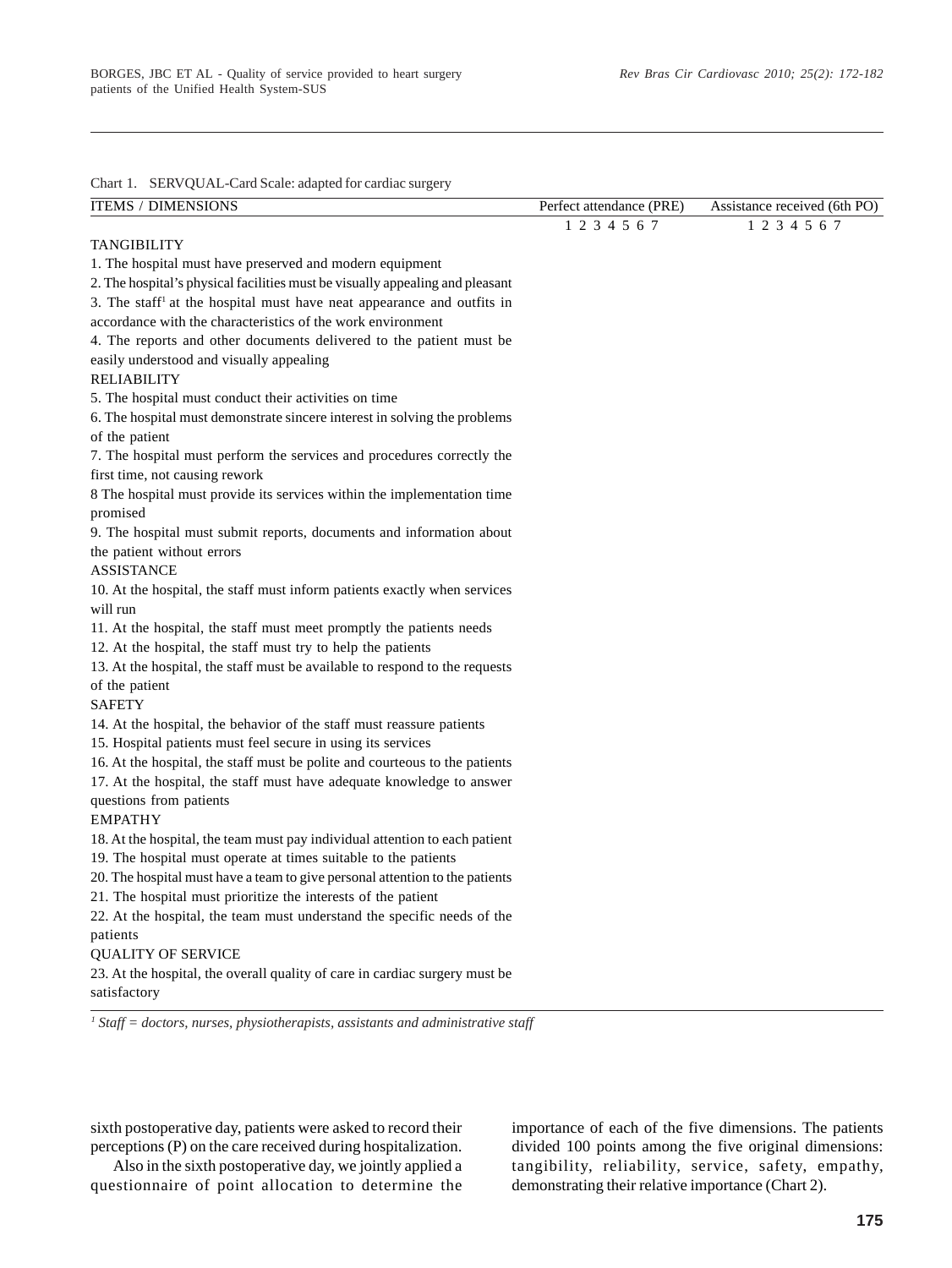| Chart 2. |  |  |  | Questionnaire of point allocation |
|----------|--|--|--|-----------------------------------|
|----------|--|--|--|-----------------------------------|

| <b>CHARACTERISTICS</b>                          | <b>POINTS</b> |
|-------------------------------------------------|---------------|
| 1 - The appearance of physical facilities,      |               |
| personnel, communication materials and          |               |
| equipment of the hospital                       |               |
| 2 - Execution of the service in an accurate,    |               |
| reliable and secure way by the hospital         |               |
| 3 - The patient care and responsiveness to his  |               |
| needs by the hospital                           |               |
| 4 - The knowledge, courtesy and reliability     |               |
| transmitted by the team (doctors, nurses,       |               |
| physiotherapists, nutritionists and             |               |
| administrators) to patients in the hospital     |               |
| 5 - The individualized attention to patients by |               |
| hospital staff                                  |               |
| <b>TOTAL</b>                                    | 100           |

 The result acquired was the difference between the values of care received (perceptions) and the values of the ideal service (expectations), called gap [19]. The scale properties were assessed from the GAP variable, which in this study measures the quality of service offered by the SUS to elective cardiac surgery patients.

To calculate the score of satisfaction (Gapji), we used the formula [20]:

# *nj* **Gap ji =** ∑**(P***i* **– E***i***)** *I nj*  $i = 1$

To analyze the results of perceived quality we used the following criteria [21]:

1. Expectations < Perception = perceived quality is good, with a maximum of 6;

2. Expectations  $=$  Perception  $=$  perceived quality is acceptable; zero or near zero;

3. Expectation> Perception = perceived quality is poor, with a minimum of -6 (minus six)

The notes to the perceived performance below expectations mean a negative result, showing that perceived quality is lower than expected, in contrast, they will rather indicate that perceived quality is higher than expected, and the grade of zero will signal that the quality is satisfactory [15].

#### **Data analysis**

For analysis, patients were classified according to gender, age, type of surgery, first heart surgery or reoperation, and CPB.

Qualitative variables were presented with their relative and absolute values and quantitative variables with mean and standard deviation. For the comparison of the scores of Expectation (E) and Perception (P), in each item of each dimension of the original SERVQUAL-Card it was used the paired t test. In comparing the original dimensions and the importance attached by the consulted, obtained through the SERVQUAL-Card, we used the Friedman test, for comparison between age groups and dimensions; we used the Kruskal-Wallis. To relate the quality of service in the perception of patients with gender and cardiopulmonary bypass it was used the Mann-Whitney test. The level of significance in all tests was 5%. For descriptive analysis, hypothesis testing, reliability analysis and confirmatory factor analysis it was used the statistical software SPSS 13.0 [22].

## RESULTS AND DISCUSSION

The results acquired for the validation of the scale were: the minimum sample size, considering an effect size of 1.5, it was estimated at  $n = 82$  individuals [19], taking into account a significance level of 5% an initial type II error of 20% for a minimum expected parametric correlation coefficient  $r = 0.40$  (Pearson type), maintaining a power of 79.5% probability of rejecting the null hypothesis when it is false [23].

The Cronbach's Alpha for the whole scale was 0.965, with values above 0.700 for the five dimensions of the original scale (tangibility, reliability, service, safety and empathy) and above 0.700 for all 23 items, agreeing with Herc & Berezovsky [15] and meeting the theoretical assumptions set out in this study [2.19], demonstrating and confirming the reliability of the instrument.

It was used the factor analysis to confirm the construct validity, acquiring the following results. The correlation matrix was as expected, with all correlations (total of 231) with significant results ( $P < 0.05$ ) and only eight values below 0.30, and the others between 0.30 and 0.70 and none too high, being 17% of the correlations above 0.70, which is considered good, agreeing with Herc & Berezovsky [15] and with the theoretical assumptions adopted in this study [2.19]. The adequacy of the sample for factor analysis was measured by the Kaiser-Meyer-Olkin test, obtaining the statistics  $KMO = 0.910$  (value above the minimum recommended in the literature used in 0.50), with *P* <0.001 for the Bartlett test for sphericity demonstrating the appropriateness of using factor analysis in this sample.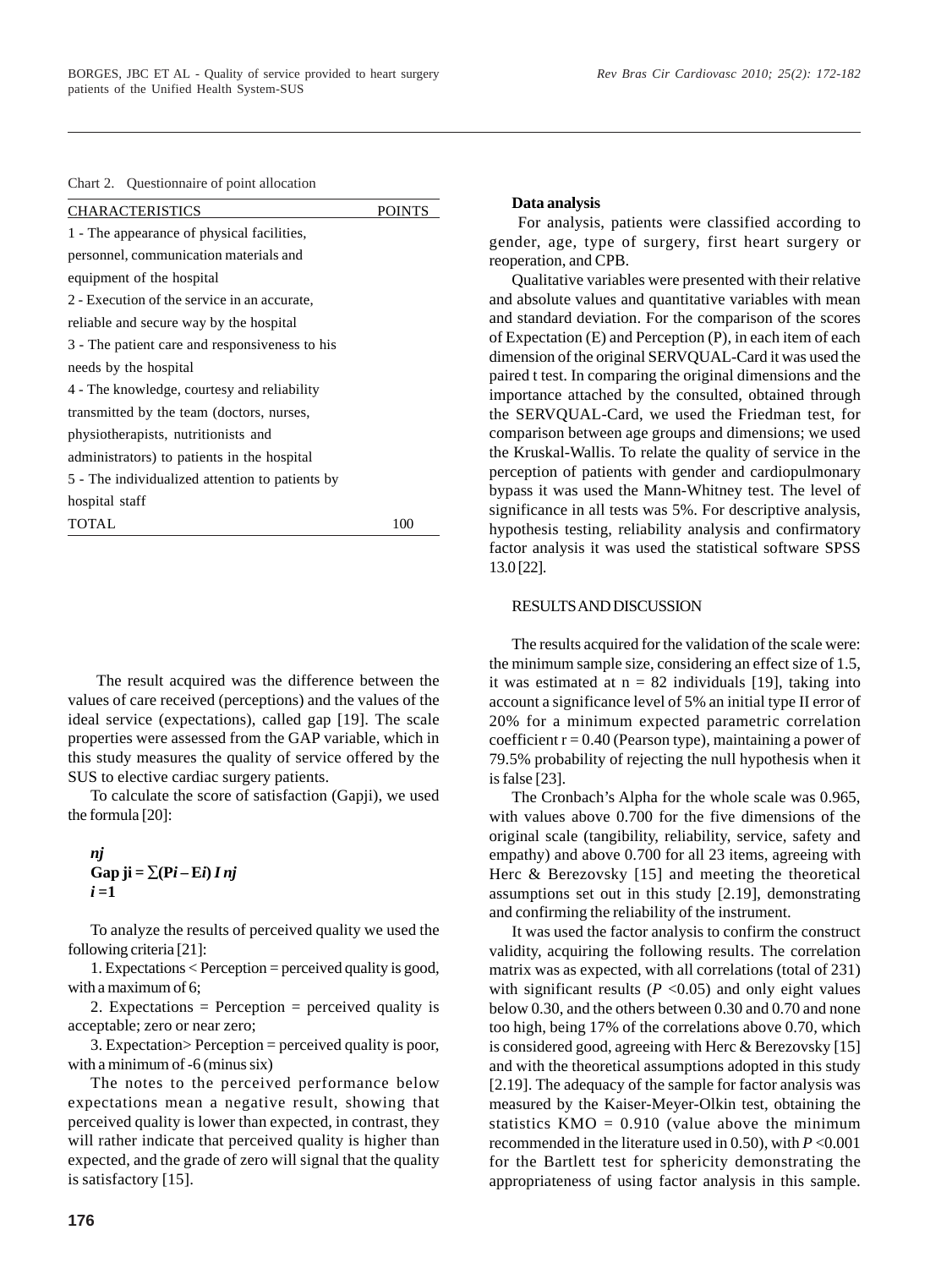Extracting the factors, there is a predominance of the first factor, agreeing with Babakus & Mangold [3], accounting for 59.45% of the total variation of the categories assessed for the total GAP, there was also a factor loading greater than 0.50 for all items, agreeing with Herc & Berezovsky [15] and with was advocated in this research [2.19]. Therefore, there was confirmation of the validity of SERVQUAL-Card for this study to measure the perceived quality of service for elective cardiac surgery patients of the SUS.

Table 1 shows the general characteristics of the patients. We observed a female predominance, age range 50-69 years, coronary artery disease who underwent cardiac surgery without CPB. All patients underwent MST and underwent respiratory physiotherapy.

The age ranged from 31-83 years, mean age 60.4 years, which is above the average age in post-cardiac surgery studies cited by Braga & Cruz [24], with 57.2 years, and by Borges et al. [17], with 58.3 years.

| Table 1. General characteristics of patients and the surgical |
|---------------------------------------------------------------|
| procedure in 82 patients who underwent elective cardiac       |
| surgery at the Heart Surgery Service of Santa Casa de         |
| Misericordia de Marília                                       |
|                                                               |

| Cathegory                    | Frequency | $\%$  |
|------------------------------|-----------|-------|
| Gender                       |           |       |
| Female                       | 43        | 52.4  |
| Male                         | 39        | 47.6  |
| Age range (years)            |           |       |
| $20 - 49$                    | 15        | 18.3  |
| $50 - 69$                    | 43        | 52.4  |
| $70 - 85$                    | 24        | 29.3  |
| Type of surgery <sup>1</sup> |           |       |
| CABG                         | 55        | 67.0  |
| <b>VS</b>                    | 27        | 33.0  |
| Heart surgery                |           |       |
| First                        | 72        | 87.8  |
| Reoperation                  | 10        | 12.2  |
| CPB <sup>2</sup>             |           |       |
| <b>YES</b>                   | 69        | 84.1  |
| N <sub>O</sub>               | 13        | 15.9  |
| Type of incision             |           |       |
| $MST^3$                      | 82        | 100.0 |
| Physiotherapy                |           |       |
| YES                          | 82        | 100.0 |

*1 - Type of surgery: VS = valve surgery, CABG = coronary artery bypass grafting, 2 - CPB = cardiopulmonary bypass; 3 - MST = mid-sternal thoracotomy*

The days of hospitalization were considered from the first days after cardiac surgery until the day of discharge. There was a mean hospital stay of 6.5 days  $(\pm 1.1$  days), however, the mode was 6, showing that most patients (78%) were discharged on the sixth postoperative day.

The level of education focused on primary education (81.7%) and only one patient at a higher level, these results are similar to those of other researchers, showing the profile of the SUS more concentrated in the low educational level [15,17].

## **Quality of service**

In Table 2 is presented in detail all the viewing of the results of the SERVQUAL-Card scale.

It was observed that the average expectations of quality of service varied between 5.02 and 6.66 and the perception of service received was from 5.43 to 6.89, demonstrating high levels of expectations and perceptions on a scale of seven points and when compared they are close, showing a discrepancy or gap close to zero. To Malhotra [2], these results imply the need for planning services that are innovative and exceed the expectations of the patient.

Regarding the gaps, the negative variation shown in Table 2 means that the expectation level was higher than the perception. This occurred in items 4, 5, 9 and 10. In other items, the values were positive, i.e., the level of perception was higher than the expectation of patients.

Still in Table 2, there is a relationship between total scale (overall score) and quality measured by item 23 with no significant result, i.e., the measures are similar, showing consistency and proof of the service quality measure by the SERVQUAL Card scale, results also found by Herc & Berezovsky [15].

As a result of the overall scale, it appeared that the 0.18 GAP (near zero) showed balance between patient's expectation regarding the service he would receive, scored preoperatively, and perception of the service he received during hospitalization, indicating appropriate quality, according to Slack et al. [21], who advocated in his studies that, when there is equality between expectation and perception, the service is considered of adequate quality.

When we observed the results of the comparison between expectations and perceptions for each item of the scale, it was found that for items 9, 10 and 20, the results are non-significant and express an acceptable quality of service, meaning room for improvement in information and patient care (Table 2).

For other items, the differences were significant. In items 4, 5 and 8, we obtained negative differences, which shows the expected quality of service greater than the perception of service received, i.e., the perceived quality does not meet the expectation of the patient in understanding the documents received and punctuality in the completion of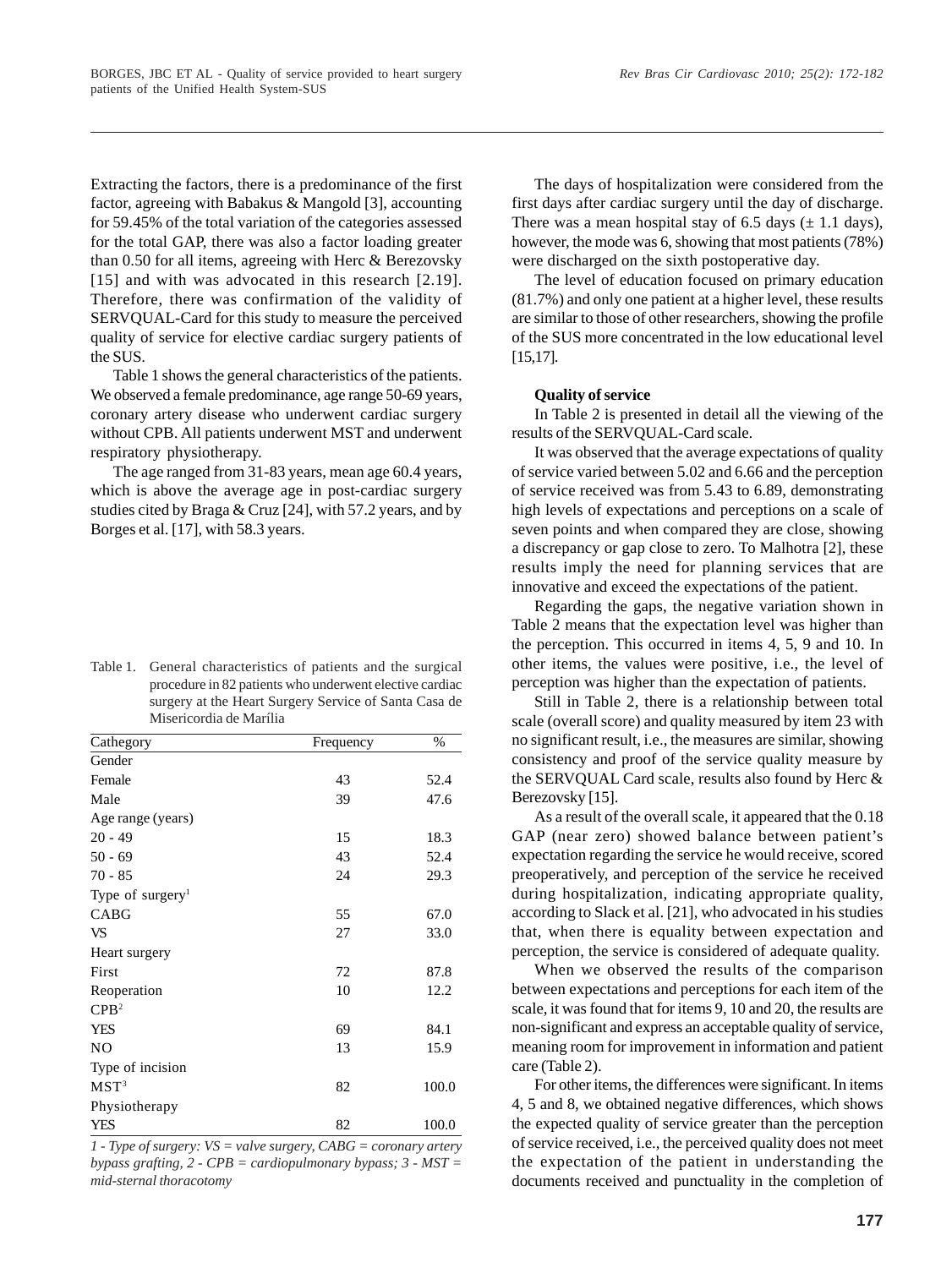Table 2. Performance of the items and dimensions, by means and standard deviations of scores Expectation (E), Perception (P), Gap = [P -E], comparison of E and P scores through statistical P value, regarding the application of SERVQUAL-Car scale to the 82 patients in study

| Items / Dimensions                                                                             | $\mathbf{E}^2$ | $sd^3$ | $\mathbf{P}^4$ | sd   | Gap <sup>5</sup> | sd   | t                           |
|------------------------------------------------------------------------------------------------|----------------|--------|----------------|------|------------------|------|-----------------------------|
| <b>TANGIBILITY</b>                                                                             |                |        |                |      |                  |      |                             |
| 1. The hospital must have preserved and modern equipment                                       | 5.87           | 0.60   | 6.15           | 0.42 | 0.28             | 0.48 | $-5.31*$                    |
| 2. The hospital's physical facilities must be visually appealing and pleasant                  | 5.73           | 0.50   | 5.95           | 0.63 | 0.22             | 0.63 | $-3.16*$                    |
| 3. The staff1 at the hospital must have neat appearance and outfits in accordance with         |                |        |                |      |                  |      |                             |
| the characteristics of the work environment                                                    | 5.80           | 0.76   | 6.11           | 0.50 | 0.30             | 0.58 | $-4.75*$                    |
| 4. The reports and other documents delivered to the patient must be easily understood          |                |        |                |      |                  |      |                             |
| and visually appealing                                                                         | 6.30           | 0.86   | 5.84           | 0.58 | $-0.46$          | 0.91 | $4.64*$                     |
| <b>MEAN TANGIBILITY</b>                                                                        | 5.93           |        |                |      | 6.01             |      |                             |
| <b>RELIABILITY</b>                                                                             |                |        |                |      |                  |      |                             |
| 5. The hospital must conduct its activities on time                                            | 6.50           | 0.89   | 6.10           | 0.64 | $-0.40$          | 0.94 | $3.87*$                     |
| 6. The hospital must demonstrate sincere interest in solving the problems of the patient 6.02  |                | 0.67   | 6.27           | 0.47 | 0.24             | 0.58 | $-3.82*$                    |
| 7. The hospital must perform the services and procedures correctly the first time, not         |                |        |                |      |                  |      |                             |
| causing rework                                                                                 | 5.76           | 0.68   | 6.01           | 0.62 | 0.26             | 0.78 | $-2.96*$                    |
| 8 The hospital must provide its services within the implementation time promised               | 6.29           | 0.87   | 6.01           | 0.56 | $-0.28$          | 0.86 | $2.94*$                     |
| 9. The hospital must submit reports, documents and information about the patient               |                |        |                |      |                  |      |                             |
| without errors                                                                                 | 6.45           | 0.67   | 6.51           | 0.59 | 0.06             |      | $0.45 - 1.22$ <sup>ns</sup> |
| <b>MEAN RELIABILITY</b>                                                                        | 6.20           |        | 6.18           |      | $-0.02$          |      |                             |
| <b>ASSISTANCE</b>                                                                              |                |        |                |      |                  |      |                             |
| 10. At the hospital, the staff must inform patients exactly when                               |                |        |                |      |                  |      |                             |
| services will run                                                                              | 6.10           | 0.94   | 6.00           | 0.47 | $-0.10$          | 0.90 | $0.99^{ns}$                 |
| 11. At the hospital, the staff must meet promptly the patients needs                           | 5.78           | 0.82   | 6.04           | 0.55 | 0.26             | 0.78 | $-2.96*$                    |
| 12. At the hospital, the staff must try to help the patients                                   | 5.79           | 0.90   | 6.07           | 0.56 | 0.28             | 0.81 | $-3.15*$                    |
| 13. At the hospital, the staff must be available to respond to the requests of the patiens.00  |                | 0.67   | 5.55           | 0.79 | 0.55             | 0.74 | $-6.72*$                    |
| <b>MEAN ASSISTANCE</b>                                                                         | 5.67           |        | 5.91           |      | 0.25             |      |                             |
| <b>SAFETY</b>                                                                                  |                |        |                |      |                  |      |                             |
| 14. At the hospital, the behavior of the staff must reassure patients                          | 6.39           | 1.13   | 6.76           | 0.56 | 0.37             | 0.76 | $-4.35*$                    |
| 15. Hospital patients must feel secure in using its services                                   | 6.56           | 1.09   | 6.89           | 0.32 | 0.33             | 0.85 | $-3.52*$                    |
| 16. At the hospital, the staff should be polite and courteous to the patients                  | 6.66           | 0.77   | 6.84           | 0.37 | 0.18             | 0.57 | $-2.91*$                    |
| 17. At the hospital, the team must have adequate knowledge to answer questions from            |                |        |                |      |                  |      |                             |
| patients                                                                                       | 6.16           | 0.66   | 6.79           | 0.46 | 0.63             | 0.73 | $-7.88*$                    |
| <b>MEAN SAFETY</b>                                                                             | 6.44           |        | 6.82           |      | 0.38             |      |                             |
| <b>EMPATHY</b>                                                                                 |                |        |                |      |                  |      |                             |
| 18. At the hospital, the staff must pay individual attention to each patient                   | 5.02           | 0.65   | 5.43           | 0.67 | 0.40             | 0.73 | $-4.96*$                    |
| 19. The hospital must operate at times suitable to the patients                                | 5.34           | 0.79   | 5.57           | 0.77 | 0.23             | 0.67 | $-3.12*$                    |
| 20. The hospital must have a team to give personal attention to the patients                   | 5.84           | 0.87   | 5.93           | 0.60 | 0.09             | 0.74 | $-1.04^{ns}$                |
| 21. The hospital must prioritize the interests of the patient                                  | 5.33           | 0.65   | 5.56           | 0.80 | 0.23             | 0.63 | $-3.31*$                    |
| 22. At the hospital, the staff must understand the specific needs of the patients              | 5.74           | 0.61   | 5.90           | 0.54 |                  |      | $0.16$ $0.43$ $-3.34*$      |
| <b>MEAN EMPATHY</b>                                                                            | 5.45           |        | 5.68           |      | 0.22             |      |                             |
| SERVICE QUALITY:                                                                               |                |        |                |      |                  |      |                             |
| 23. At the hospital, the overall quality of care in cardiac surgery should be satisfactory6.85 |                | 0.39   | 6.99           | 0.11 | 0.13             | 0.41 | $-2.97*$                    |
| MEAN OF SCALE SERVQUAL-Card                                                                    |                |        |                |      | 0.18             | 0.54 |                             |
| OVERALL RESULT - CONTRAST: SERVQUAL-Car X SERVICE QUALITY (ITEM 23)                            |                |        |                |      |                  |      |                             |
| <b>ITEM</b>                                                                                    | MÉDIA          |        |                | DP   |                  |      | Teste t                     |
| SERVQUAL-Card (TOTAL SCALE)                                                                    | 0.18           |        |                | 0.54 |                  |      | 1.18 <sup>NS</sup>          |
| <b>SERVICE QUALITY (ITEM 23)</b>                                                               | 0.13           |        |                | 0.41 |                  |      |                             |

*\* For these items P < 0.05; NS = for these items P > 0.05.*

*1- Staff = doctors, nurses, physiotherapists, assistants and clerks.*

*2 - E = Expectation 3 - sd = standard deviation; 4 - P = perception; 5 - Gap = perception - expectation*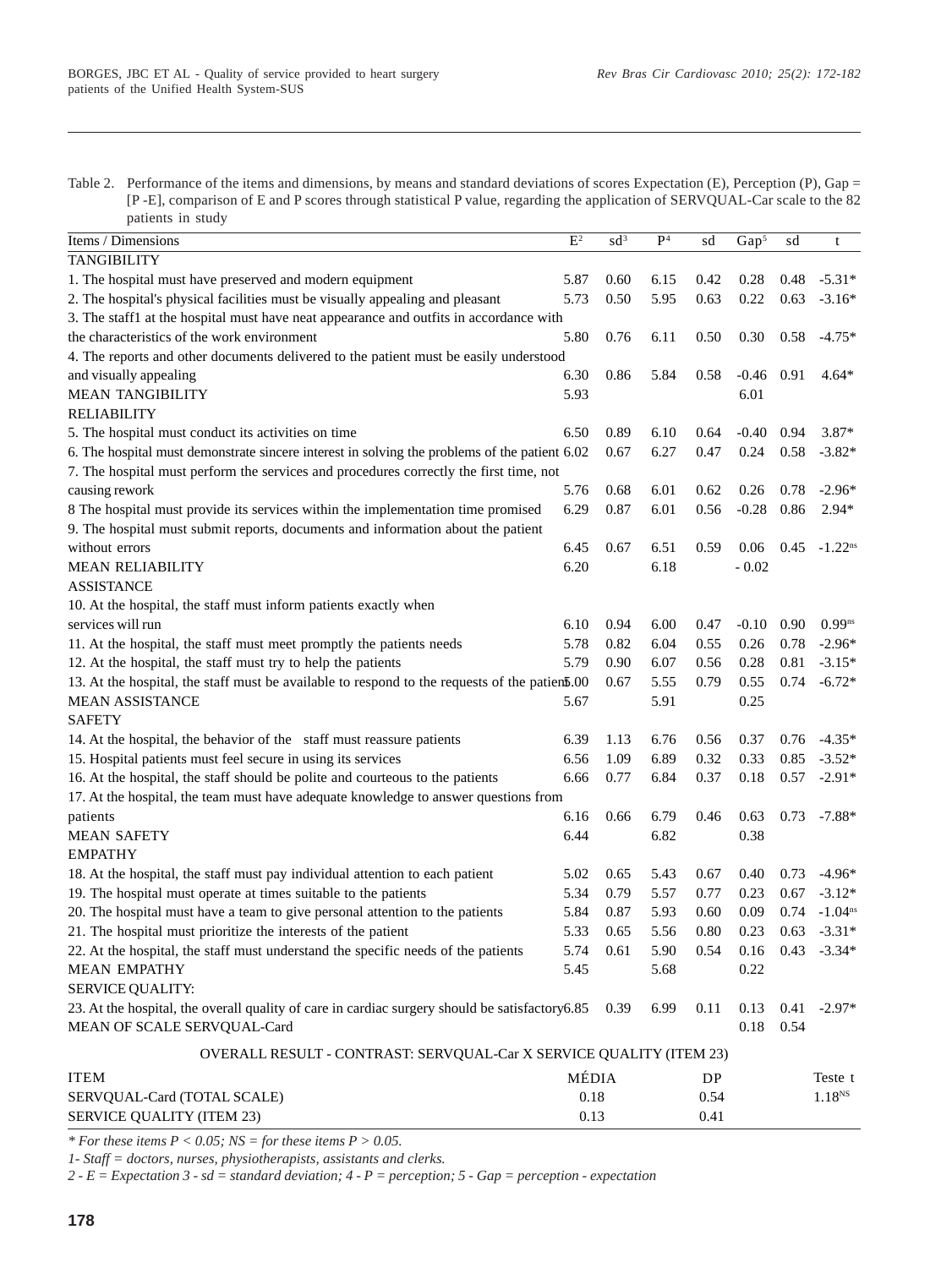service. The patients are medium / low school-level and hope to have understanding of reports and warnings from the hospital. Therefore, it is an indicator for improving the service offered. For other items we obtained positive differences, indicating the perceived quality of service provided.

In Table 3, are summarized items for expectation and perception, in increasing order of values, divided into bands: below 25% and 25% higher, aiming the analysis of extreme values.

In the analysis of expectations observing extremes upper (25%) and lower (25%), the higher scores were 6.30 to 6.66 and the lower scores ranged from 5.00 to 5.74. The significance of the highest indicator (item 16) referred to the interpersonal relationship, meaning high expectation of the patient's in the relationship with the professional team in warmth and friendliness. The significance of the lower indicator (item 13) referred to the availability of professional staff to meet the requests of the patient, meaning a customer not demanding this feature. Relating and comparing these two extremes, we observed in this

study that the cardiac surgery patients demonstrated a high expectation towards the professional team regarding friendliness and warmth, but this relationship is not necessarily of availability of all that they demand.

This evidence agreed with Kurki & Laitila [25] and Sant'Anna [26] when stating that the patient in the hospital organizes a social relationship with the professional team, turning it in his focus of comfort and safety, also, Eagleton & Goldman [27] observed that the patient needs to be seen within a context of family to be recognized as an identity.

It is important to note that the expectation with the relational aspect is not the requirement based on "whims," agreeing with Williams et al. [28] to report that patients do not want to cause problems or be considered difficult.

Regarding perceptions of service received, the analysis of higher extreme values (25%) showed scores ranging from 6.27 to 6.89 and scores of the lower extremes (25%) ranged from 5.43 to 5.90. The significance of the highest indicator (item 15) showed that the service is safe, meaning that the patient perceived safety in the service of the institution.

Table 3. Performance of items related to Expectations and Perceptions in relation to the average score of the lower and upper extremes of the 82 patients studied

| SERVQUALCard ITEMS                                                                                           | Escore médio |                   |
|--------------------------------------------------------------------------------------------------------------|--------------|-------------------|
| <b>EXPECTATIONS</b>                                                                                          |              |                   |
| 13. At the hospital, the staff must be available to respond to the requests of the patient                   | 5.00         |                   |
| 18. At the hospital, the staff must pay individual attention to each patient                                 | 5.02         | Lower             |
| 21. The hospital must prioritize the interests of the patient                                                | 5.33         | <b>Scores</b>     |
| 19. The hospital must operate at times suitable to the patients                                              | 5.34         | 25%               |
| 2. The hospital's physical facilities must be visually appealing and pleasant                                | 5.73         |                   |
| 22. At the hospital, the staff must understand the specific needs of the patients                            | 5.74         |                   |
| 4. The reports and other documents delivered to the patient must be easily understood and visually appealing | 6.30         |                   |
| 14. At the hospital, the behavior of the staff must reassure patients                                        | 6.39         |                   |
| 9. The hospital must submit reports, documents and information about the patient without errors              | 6.45         | Escores           |
| 5. The hospital must conduct its activities on time                                                          | 6.50         | Superiores        |
| 15. Hospital patients must feel secure in using its services                                                 | 6.56         | 25%               |
| 16. At the hospital, the staff must be polite and courteous to the patients                                  | 6.66         |                   |
| <b>PERCEPTIONS</b>                                                                                           |              |                   |
| 18. At the hospital, the staff must pay individual attention to each patient                                 | 5.43         |                   |
| 13. At the hospital, the staff must be available to respond to the requests of the patient                   | 5.55         | Escores           |
| 21. The hospital must prioritize the interests of the patient                                                | 5.56         | <b>Inferiores</b> |
| 19. The hospital must operate at times suitable to the patients                                              | 5.57         | 25%               |
| 4. The reports and other documents delivered to the patient must be easily understood and visually appealing | 5.84         |                   |
| 22. At the hospital, the team must understand the specific needs of the patients                             | 5.90         |                   |
| 6. The hospital must demonstrate sincere interest in solving the problems of the patient                     | 6.27         |                   |
| 9. The hospital must submit reports, documents and information about the patient without errors              | 6.51         | Escores           |
| 14. At the hospital, the behavior of the staff must reassure patients                                        | 6.76         | Superiores        |
| 17. At the hospital, the staff must have adequate knowledge to answer questions from patients                | 6.79         | 25%               |
| 16. At the hospital, the staff must be polite and courteous to the patients                                  | 6.84         |                   |
| 15. Hospital patients must feel secure in using its services                                                 | 6.89         |                   |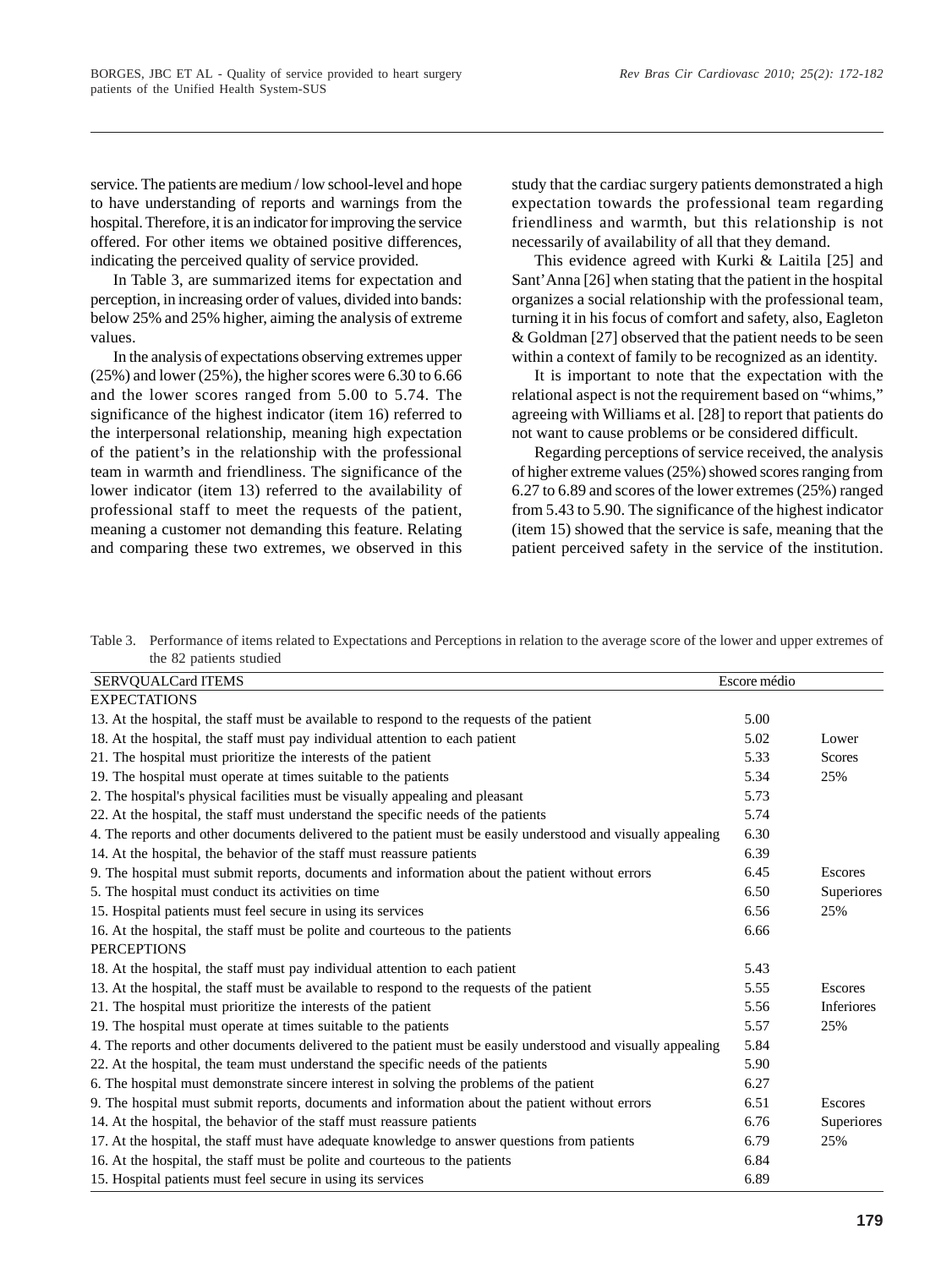The significance of the lower indicator (item 18) referred to the individualized attention to the patient, meaning that the patient did not notice the attention to individual care that he wanted to receive. Relating these two indicators, it was observed in this study that the heart surgery patient had a high perception of safety when using the service at the hospital and a low perception of individual attention in the work team.

The performance analysis of attributes related to  $Gap = P -$ E, depending on the extreme values, shows that higher scores  $(25\%)$  ranged from 0.30 to 0.63 and the lower scores  $(25\%)$  of – 0.46 to 0.09. The significance of the indicator for highest Gap (item 17) referred to the appropriate knowledge to answer questions of the patient and the smallest gap indicator (item 4) to the visual-material aspect of care. This meant that the highest gap showed high expectations for clarification that is not being met. The smallest gap showed that the expectation on that item is higher than the service received.

The relationship of these Gaps indicated that the heart surgery patient has high expectations for clarification of doubts, agreeing with Nogueira [29], emphasizing that

proper communication stimulates changes in attitudes and behavior in the patient, facilitating the achievement of the goals of assistance.

It was evident that the patient's expectations concerned the desire to receive information necessary and appropriate to achieve the effective realization of his activities, agreeing with the observations of Kong et al. [30] and also with Craft [31], when they observed that patients with low education have high expectations in relation to information and health education.

Table 4 presents the summary of findings relating to Gaps and quality indicators of the SERVQUAL-Card scale.

In the analysis of indicators, we obtained a significant difference and noted that the priority was the security indicator (0.38), followed by treatment (0.25), empathy (0.22), tangibility (0.09) and reliability (-0.02), having no significant difference between care and empathy. With these results, we can infer that the cardiac surgery patient centers his satisfaction at the safety aspect that he receives in hospital. Moreover, the structural aspects, tangibility and reliability were not relevant to these patients, according to Dias [16].

Table 4. Characterization of the 82 patients who underwent elective cardiac surgery at the Heart Surgery Service of Santa Casa de Misericordia de Marília, according to the indicators of service quality obtained through the SERVQUAL-Car scale

| Indicator of service quality / Dimension                                  | Mean    | sd <sup>1</sup> |
|---------------------------------------------------------------------------|---------|-----------------|
| Gap on the Safety indicator                                               | 0.38    | 0.62            |
| Care indicator                                                            | 0.25    | 0.68            |
| Gap on the Empathy indicator                                              | 0.22    | 0.50            |
| Gap on the Tangibility indicator                                          | 0.09    | 0.50            |
| Gap on the Reliability Indicator                                          | $-0.02$ | 0.63            |
| Results of the comparison between the indicators according to importance: |         |                 |
| Friedman test: $P < 0.05$ Comments: $C < T < A = E < S$                   |         |                 |
| Gap on the SERVQUAL-Car scale.                                            | 0.18    | 0.54            |
| Gap on the General Service - Quality Indicator (Item 23)                  | 0.13    | 0.41            |

*1- sd= standard deviation*

Table 5. Characterization of the 82 patients who underwent elective cardiac surgery at the Heart Surgery Service of Santa Casa de Misericordia de Marília, according to the importance attached to the indicators of service quality

| Dimension of service quality | Mean  | SD <sup>1</sup> |
|------------------------------|-------|-----------------|
| Reliability                  | 29.88 | 4.97            |
| Safety                       | 26.83 | 4.55            |
| Assistance                   | 18.72 | 4.83            |
| Empathy                      | 12.93 | 4.30            |
| Tangibility                  | 12.01 | 4.00            |

*1- SD= standard deviation*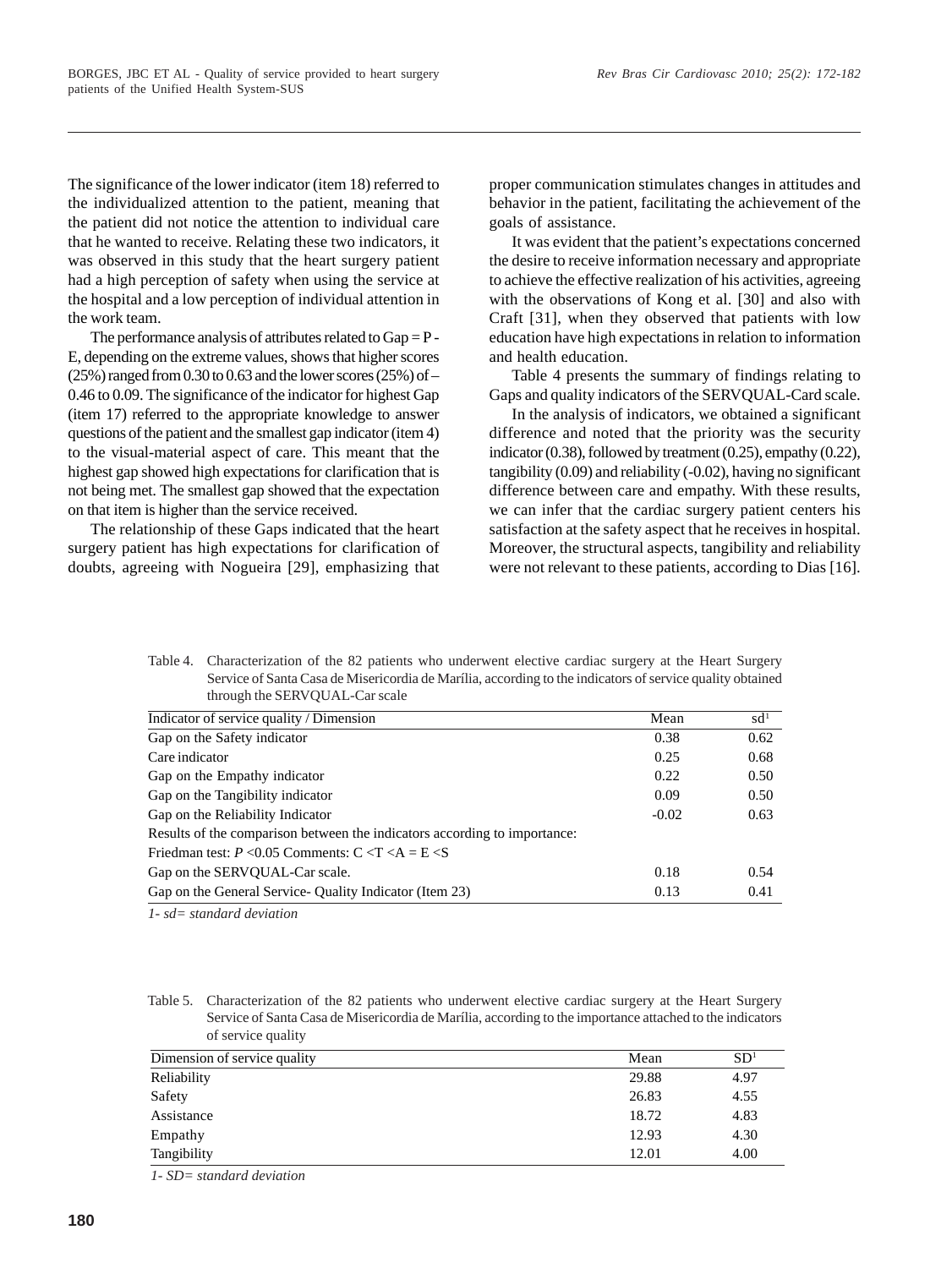Table 5 shows the importance attributed by patients to indicators. Reliability was considered the most important followed by safety, care, empathy and tangibility. There was no significant difference between empathy and tangibility.

# **Relationship between perception of service quality and subgroups (gender, age and CPB, in moments of Pre and 6PO)**

By linking the quality of service with the subgroups gender, age and CPB, it was observed regarding gender, a significant relationship only for the quality indicator empathy  $(P = 0.04)$ , where women had greater perception than men. In other subgroups, comparisons were not significant.

Comparing age group with the SERVQUAL-Card scale, we observed a significant relationship in the quality indicator reliability ( $P = 0.02$ ), patients from 20-49 years have a greater perception of reliability, while the 50-69 years had the least perception. In the other dimensions, the difference was not significant.

 Regarding the use of CPB, there was no significant result in this sample. CPB did not influence perceptions.

# **CONCLUSIONS**

In the relation of expectation and service received, the heart surgery patient has high expectations about the medical and hospital service.

The quality of services given to cardiac surgery patients and perceived by the patients in our study was satisfactory.

The heart surgery patient gives importance to the security dimension in patient care, not being relevant structural aspects of tangibility and reliability.

The heart surgery patient shows a high expectation towards the professional team expecting to receive friendliness, warmth and guidance to their state of health, but the perception of these services has resulted in dissatisfaction.

Women have a higher perception of quality of service in the dimension of empathy.

Younger patients have a higher perception of quality of service in the scale reliability.

The CPB did not correlate with the perception of patients regarding the quality of service.

The data from this study suggest that the quality of health service can be monitored through the periodic use of the SERQUAL scale, by monitoring the responses to this health service.

## ACKNOWLEDGEMENTS

 We would like to thank the cardiac surgery team at Santa Casa de Marília, especially to Dr. Penna, for his trust and opportunity to perform this work.

## **REFERENCES**

- 1. Matta GC. Políticas de saúde. Organização e operacionalização do Sistema Único de Saúde. Rio de Janeiro:EPSJV/ Fiocruz;2007. p.29-30.
- 2. Malhotra NK. Pesquisa de marketing: uma orientação aplicada. 4ª ed. Porto Alegre: Bookman;2006. p.720.
- 3. Babakus E, Mangold WG. Adapting the ServQual scale to hospital services: an empirical investigation. Health Serv Res. 1992;26(6):767-86.
- 4. Rodríguez-Cuéllar E, Ruiz-López P, Alcalde-Escribano J, Landa-García I, Villeta-Plaza R, Jaurrieta-Mas E. Satisfacción del paciente tras el tratamiento quirurgíco del cáncer colorretal. Cir Esp. 2004;76(4):237-44.
- 5. Donabedian A. Criteria, norms and standards of quality: what do they mean? Am J Public Health. 1981;71(4):409-12.
- 6. Ferraz MB. Tradução para o português e validação do questionário para avaliar a capacidade funcional "Stanford Health Assessment Questionnaire" [Tese de Doutorado]. São Paulo: Escola Paulista de Medicina;1990. 80p.
- 7. Rigolin VOS. Avaliação clínico-funcional de idosos hospitalizados [Dissertação de Mestrado]. São Paulo: Universidade Federal de São Paulo, Escola Paulista de Medicina;2001.
- 8. Schraiber LB. No encontro da técnica e com a ética: o exercício de julgar e decidir no cotidiano do trabalho em medicina. Interface - Comunic, Saúde, Educ. 1997;1(1):123-38.
- 9. Parasuraman A, Zeithaml VA, Berry LL. A conceptual model of service quality and its implications for future research. J Marketing. 1985;49:41-50.
- 10. Parasuraman A, Zeithaml VA, Berry LA. ServQual:A multipleitem scale for measuring consumer perceptions of service quality. J Retailing. 1988;64(1):12-40.
- 11. Parasuraman A, Berry LA, Zeithaml VA. Refinement and reassessment of the SERVQUAL scale. J Retailing. 1991;67(4):420-50.
- 12. Prieto Rodriguez MA, March Cerda JC, López Fernandez LA. The quality perceived by the users of health centers and by private insurance companies. Aten Primaria. 1999;24(5):259-66.
- 13. Cho WH, Lee H, Kim C, Lee S, Choi KS. The impact of visit frequency on the relationship between service quality and outpatient satisfaction: a South Korean Study. Health Serv Res. 2004;39(1):13-33.
- 14. Brasil VS. Análise da qualidade percebida em serviços hospitalares diferenciados [Dissertação de Mestrado]. Porto Alegre: Universidade Federal do Rio Grande do Sul;2002.